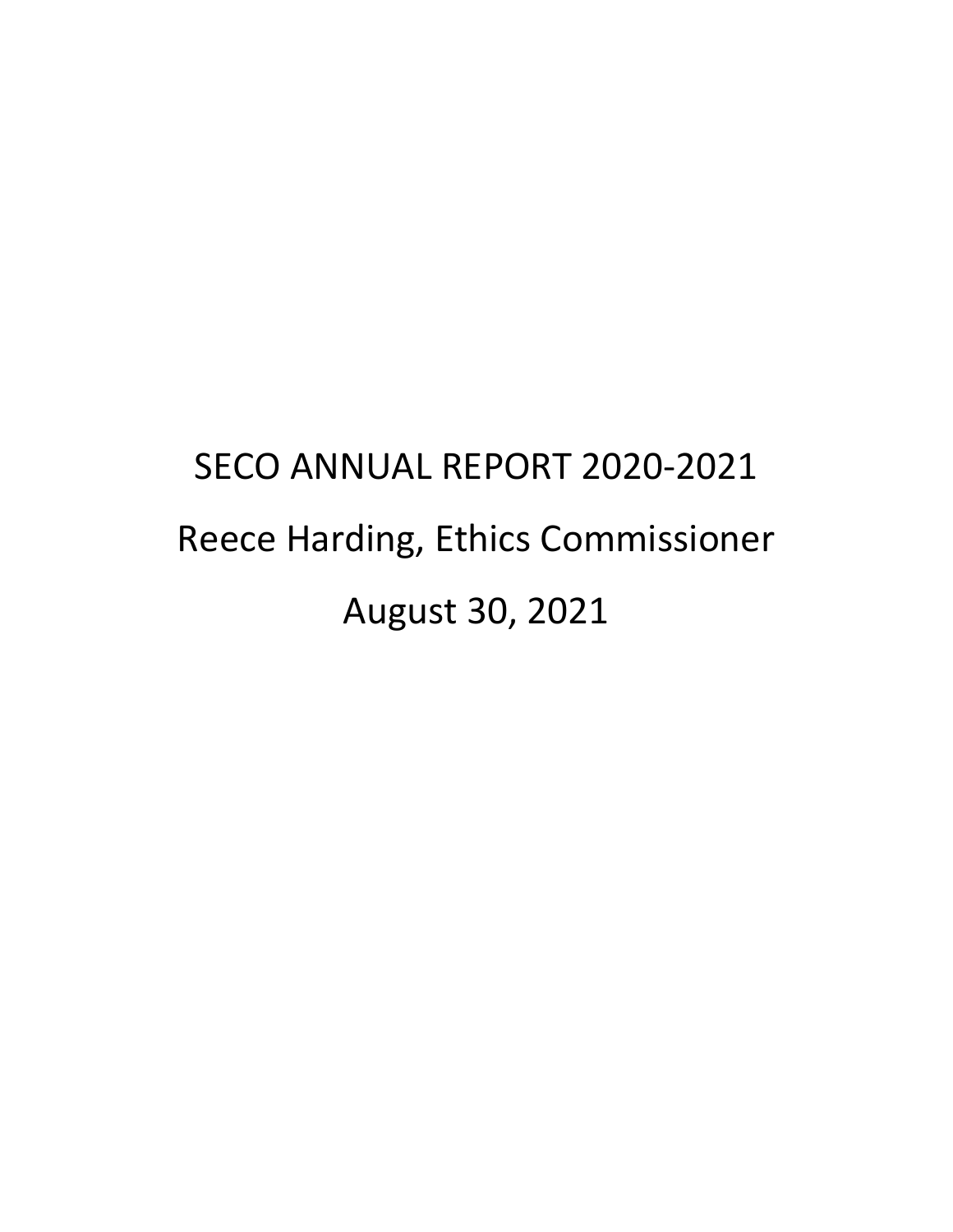#### **Message from the Ethics Commissioner**

On July 13, 2020, I was appointed by the City of Surrey's Mayor and Council as British Columbia's first local government ethics commissioner. I am proud to be in this role as we navigate bringing the Surrey Ethics Commissioner's Office (SECO) to life.

I want to acknowledge Mayor and Council for their confidence in SECO as we carry out our duties. Mayor and Council should be



congratulated for taking the bold step of creating the first independent ethics commissioner's office to both advise on and oversee their activities.

The City of Surrey senior management team have been a pleasure to work with as Ethics Commissioner. Although SECO is independent from the City, City staff have provided an extraordinary level of support to SECO when requested.

To all those that have so far engaged SECO to investigate concerns, thank you for doing so. This type of Office does not work without input and any person with a concern is always encouraged to continue this engagement.

This is an important Office  $-$  one that deserves the continued support of the entire City of Surrey community moving forward. As the City of Surrey continues to grow in population, importance and relevance, within the Province and nationally, SECO will become more important in bringing a level of confidence to the public and the City's elected officials themselves that ethics and governance will become embedded as a part of the City's culture.

I also want to recognize the SECO team at my office that support me. It would not have been possible to get through our first year without their support and hard work. A great deal of work was required to get SECO up and running and to create policies and protocols to keep it running. As the first of its kind in BC, everything we are doing is new and had to be created from scratch.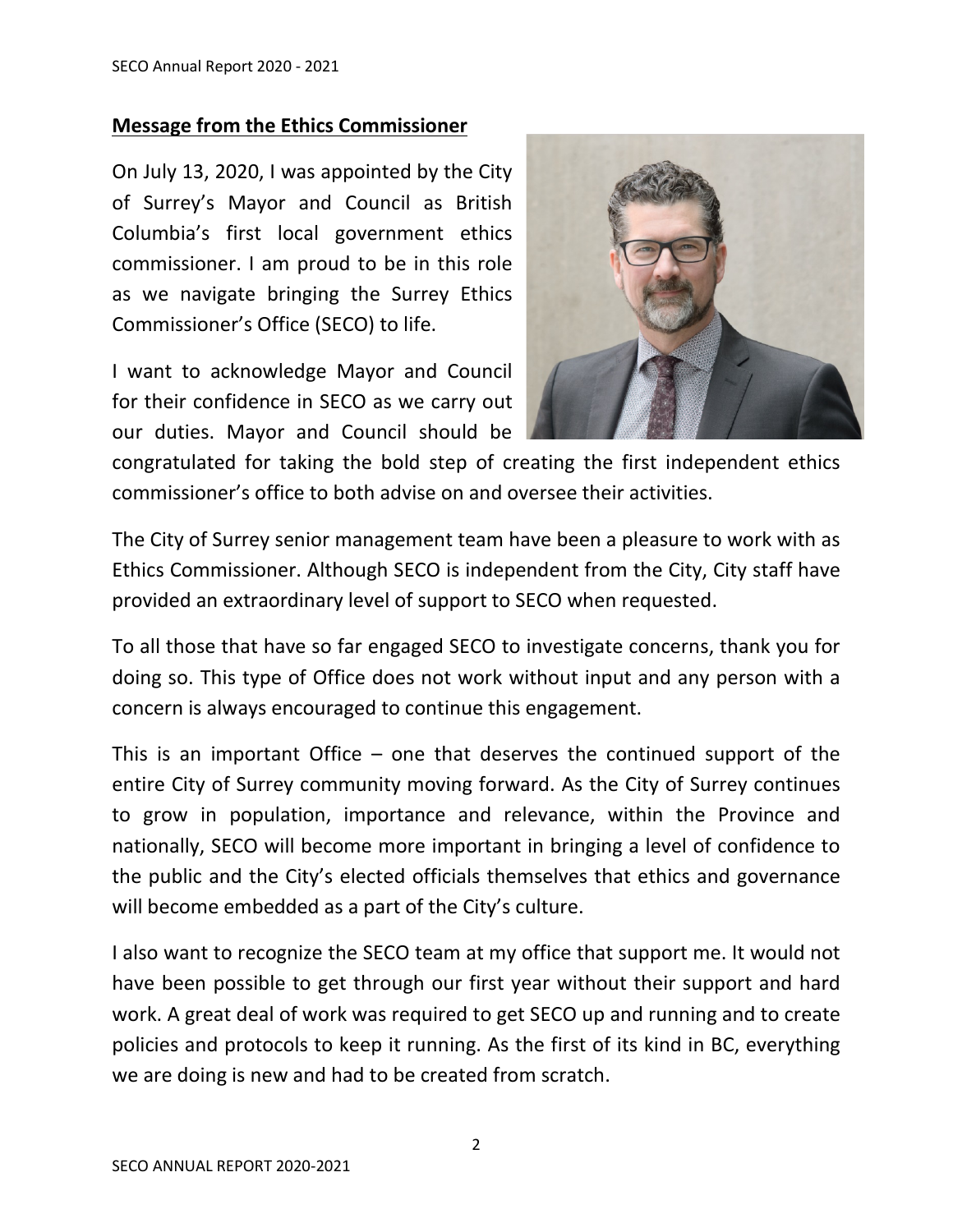While I consider SECO's first year to be a success, it has not been without its challenges.

There were 2 main reasons for these challenges.

The first was the COVID-19 pandemic. My approach to this Office is to create relationships with the elected officials. For obvious reasons, the pandemic created an unexpected barrier that restricted my requisite face-to-face interactions with Mayor and Council. In my view, face-to-face interactions with members of Council is essential to forging positive relationships – this is something that is difficult to achieve effectively via a virtual environment, especially when dealing with sensitive matters. Moving forward, and pending improvement to the pandemic situation, my goal is to increase my face-to-face interactions with Council.

Second, as noted below, much of SECO's time and effort in its first year was taken up with processing nearly 3-dozen complaints, many of which were dismissed summarily. I attribute this significant number of complaints in part to the newness of SECO as an Office. As the role and function of SECO becomes clearer to both members of the public and members of Council, who become conversant with the *Council Code of Conduct Bylaw, 2020, No. 20020* (Code of Conduct), I expect that this number will decrease.

I also attribute this high volume of complaints to the fact that, at this time, the City of Surrey and its elected officials are engaged in some truly generational public issues. These issues have sparked significant debate within the community and Council chamber. This is democracy at work and it must be respected. While SECO is not immune to the effects of the heated public debate, it must always remain impartial and act only in accordance with its delegated authority.

In its first year of operation, SECO received 33 filed complaints and processed 31 of these complaints to closure in the same timeframe. We are very proud of this 94% closure rate, however, the implications of processing this number of complaints, and the effort required to obtain such a high closure rate, was that I did not have the time to focus on providing the level of proactive advice and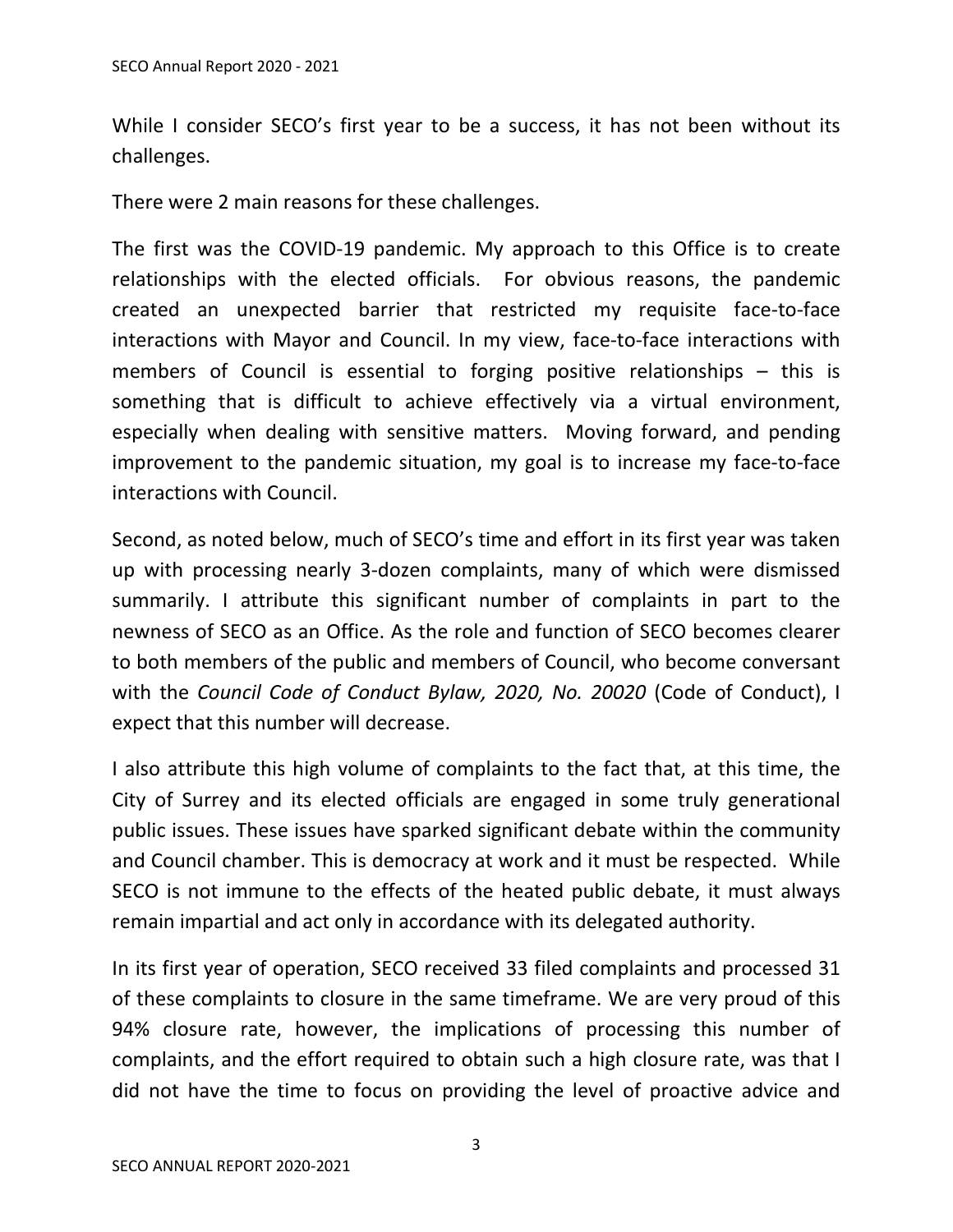education as I had anticipated when appointed to this position. The provision of advice and education should be paramount for SECO. Everyone involved is better served when education and advice are the focus, which will lead to fewer Code of Conduct complaints. My hope and goal in SECO's second year of operation will be to advance the educational and advisory goals of SECO. I truly hope this is achievable.

With all of this said, SECO's first year has been successful and I remain committed and encouraged in moving SECO into its second year. I look forward to growing SECO with the support of Mayor and Council, City staff and City residents.

Reece Harding Ethics Commissioner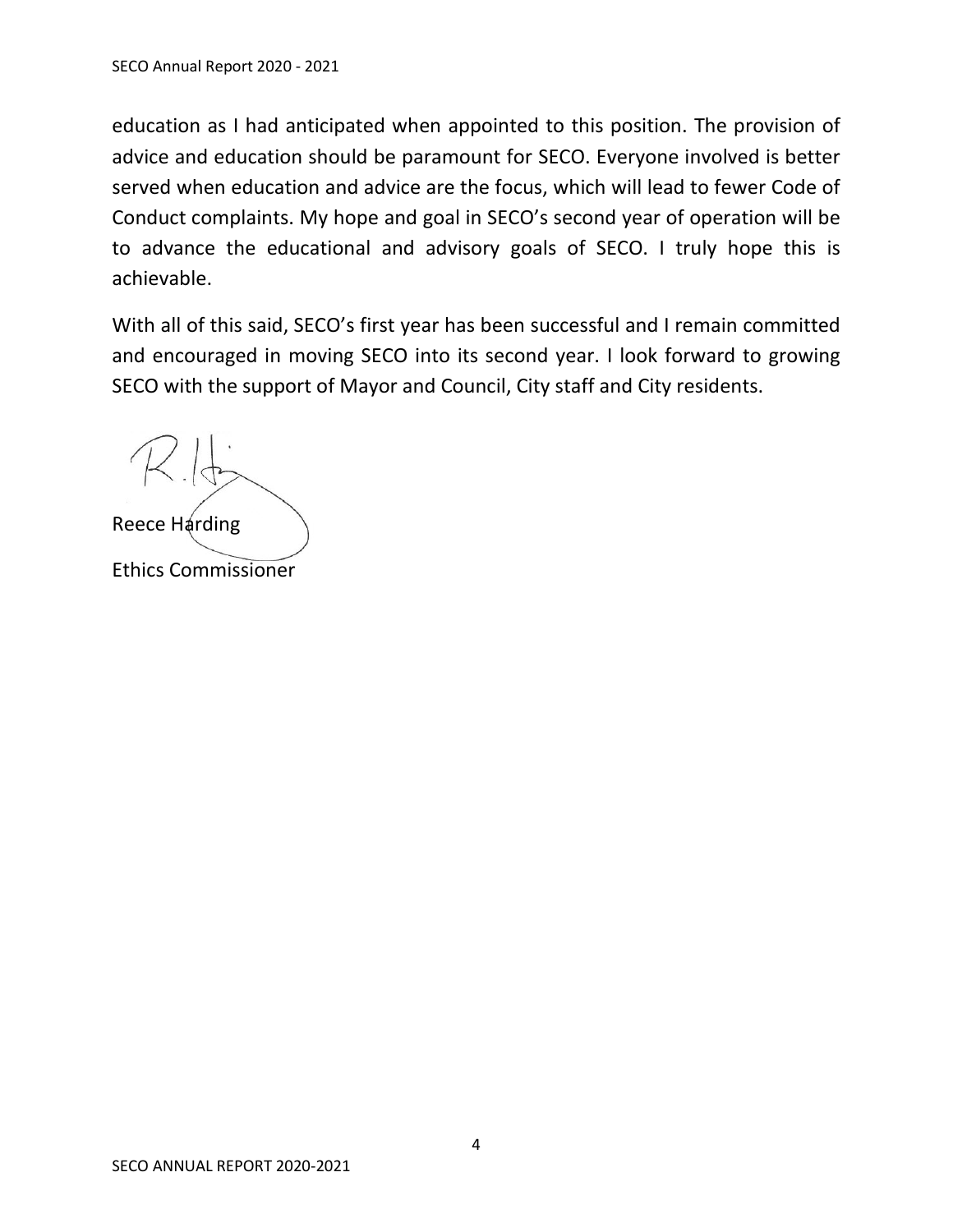# **Table of Contents**

|       | SECO's Establishment Bylaw, Council Code of Conduct, Policies and FAQs 6 |  |
|-------|--------------------------------------------------------------------------|--|
|       |                                                                          |  |
|       |                                                                          |  |
|       |                                                                          |  |
| (ii)  |                                                                          |  |
| (iii) |                                                                          |  |
| (iv)  |                                                                          |  |
| (v)   |                                                                          |  |
| (vi)  | Interactions with Mayor and Council, Public and Media 11                 |  |
|       |                                                                          |  |
|       |                                                                          |  |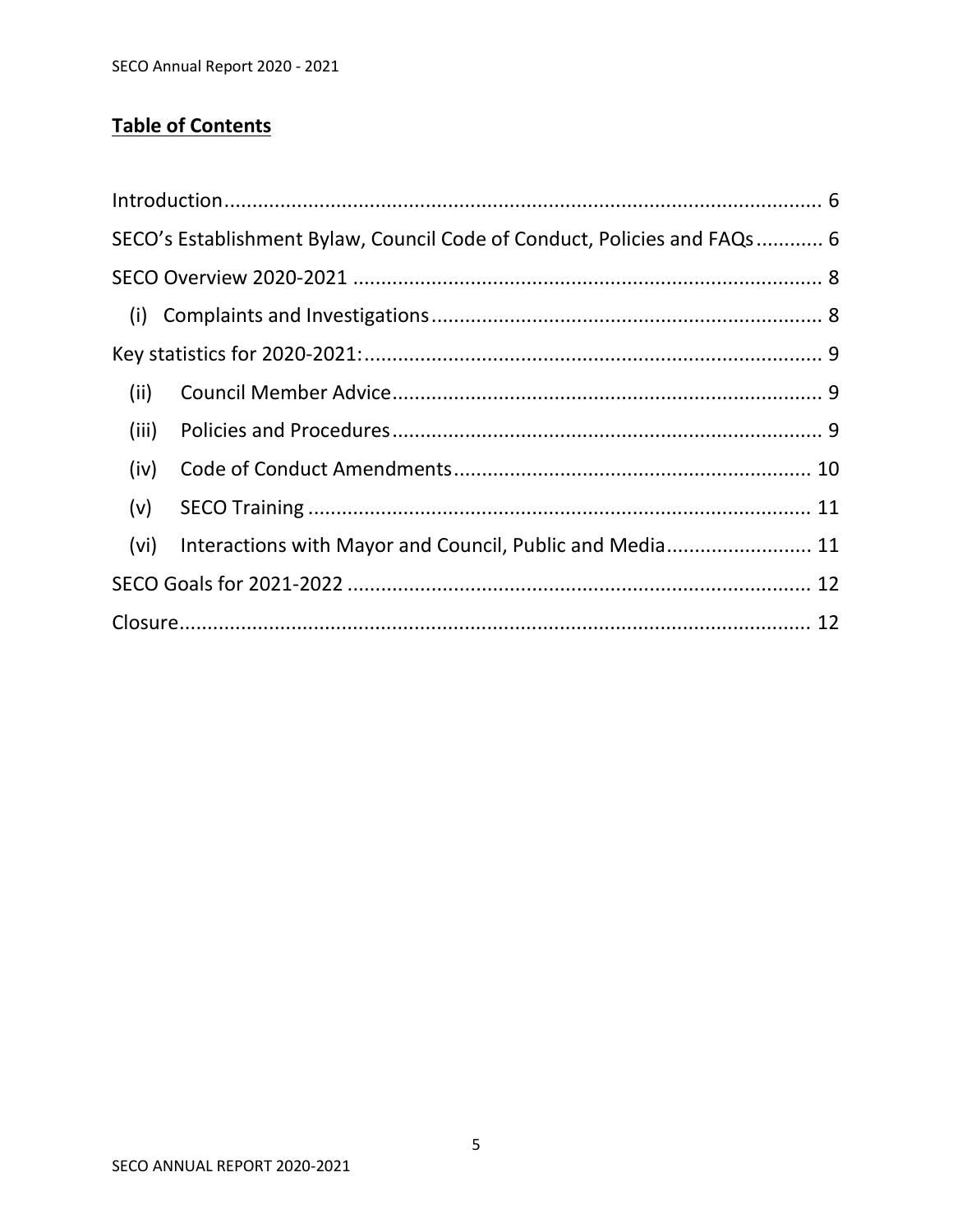#### <span id="page-5-0"></span>**Introduction**

Section 12(a) of the *Ethics Commissioner Establishment Bylaw, 2020, No. 20018* (Establishment Bylaw) permits the Ethics Commissioner to prepare and deliver an annual report to Mayor and Council containing a summary of the Ethics Commissioner's activities.

This is the first annual report of the Ethics Commissioner covering July 13, 2020 to July 31, 2021. While we recognize that section 12(a) of the Establishment Bylaw contemplates an annual report that reflects SECO's activities during the calendar year, we felt it appropriate to release this report after the first full year of operations. Moving forward, we recommend that the next annual report cover the timeframe of August 1, 2021 to December 31, 2022, and subsequent reports each cover one calendar year.

#### <span id="page-5-1"></span>**SECO's Establishment Bylaw, Council Code of Conduct, Policies and FAQs**

SECO operates under its Establishment Bylaw and only has the jurisdiction it has been given by Mayor and Council under that bylaw. As per section 11 of the Establishment Bylaw:

*11. The Commissioner is authorized to:*

*(a) Provide advice to Council Members on behaviour that would be consistent with the Council Members' ethical obligations under the Code of Conduct;*

*(b) Deliver training, as part of orientation or on an annual basis, on any aspects of ethical conduct that the Commissioner determines may be valuable for Council Members, which includes the ability to compel attendance of the Council Members;*

*(c) Receive, review, investigate and adjudicate complaints related to the conduct of a Council Member and violations of the Code of Conduct;*

*(d) Decide whether the matter is within the jurisdiction of the Commissioner;*

*(e) Adopt procedures, policies and protocols designed to ensure that Formal Complaints are fully and fairly investigated;*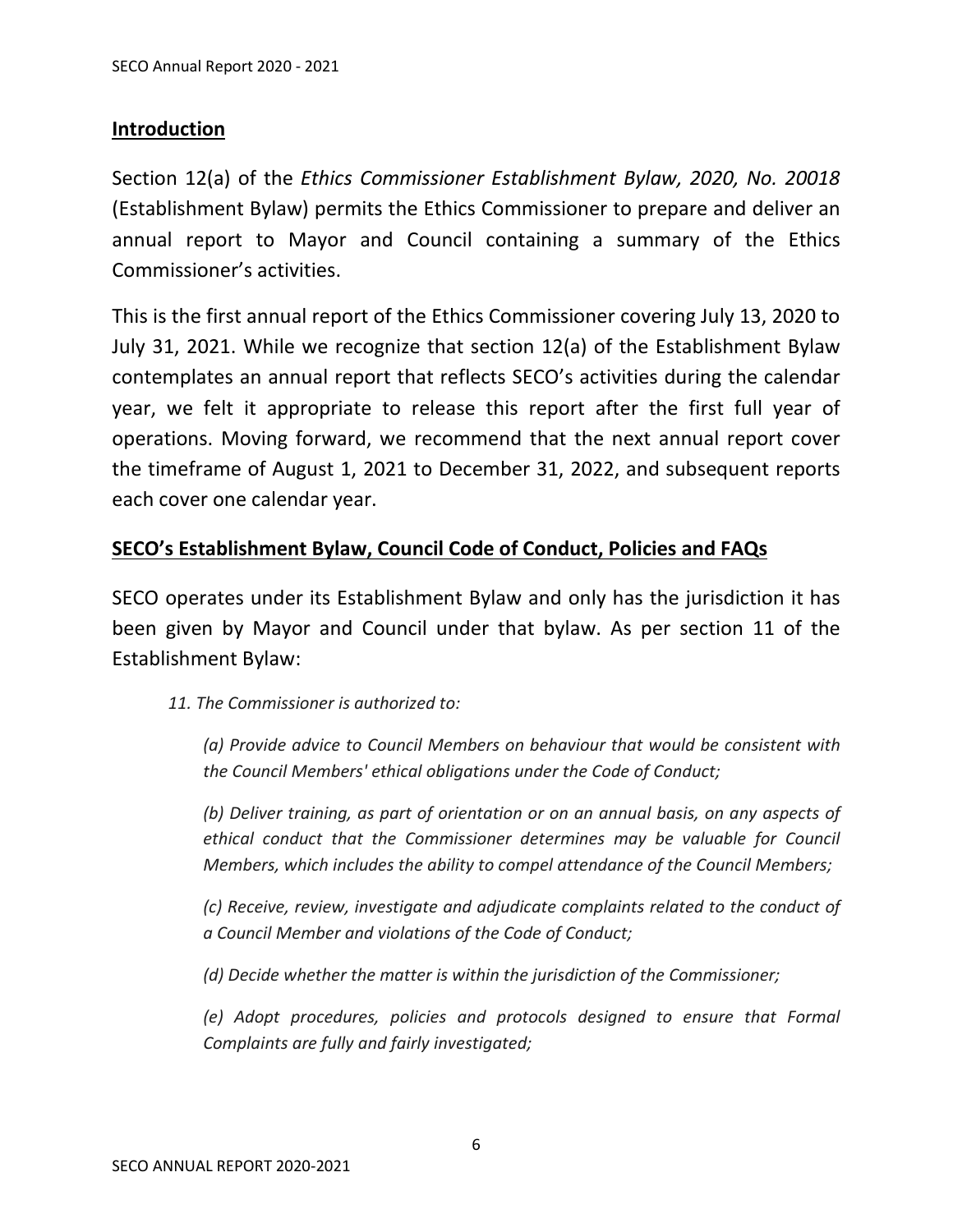*(f) Determine whether to proceed to investigate a Formal Complaint or dispose of the Formal Complaint in a summary manner;*

*(g) Subject to the requirements of the Code of Conduct respecting procedural fairness, identify records and documentation received and reviewed during an investigation as confidential; and*

*(h) Provide advice and recommendations to Council regarding amendments to the Code of Conduct and any other policies, procedures or protocols governing Council Members' ethical behaviour.*

SECO's jurisdiction has, in the first year of operation, been the subject of substantial misunderstanding – complainants often allege that SECO can investigate anything or anyone if their behaviour is alleged to be "unethical". This is not accurate. One of the more common errors seen, particularly from members of the public, is the view that SECO can investigate the City or its employees. This is not the case. SECO has jurisdiction over 9 individuals – Mayor and Council – and nobody else.

SECO is specifically limited to accepting complaints relating to, and initiating investigations regarding, Mayor and Council, as per the Code of Conduct. At Part 1 of the Code of Conduct, expectations are set out for all of Mayor and Council; however, if other expectations are not articulated in the Code of Conduct, SECO has limited jurisdiction to accept the complaint or investigate. SECO would be limited, in such circumstances, to educational or advisory functions.

To assist in administering both the Establishment Bylaw and the Code of Conduct, SECO has drafted and adopted four formal policies. These are the *Complaint Intake Policy; Formal Review Policy; Records & Information Policy* and *Confidentiality and Anonymity Policy.* These are explained in more detail below.

SECO has also drafted and posted on its webpage a comprehensive Frequently Asked Questions (FAQ) document, as well as a digital intake form used to commence complaints with SECO.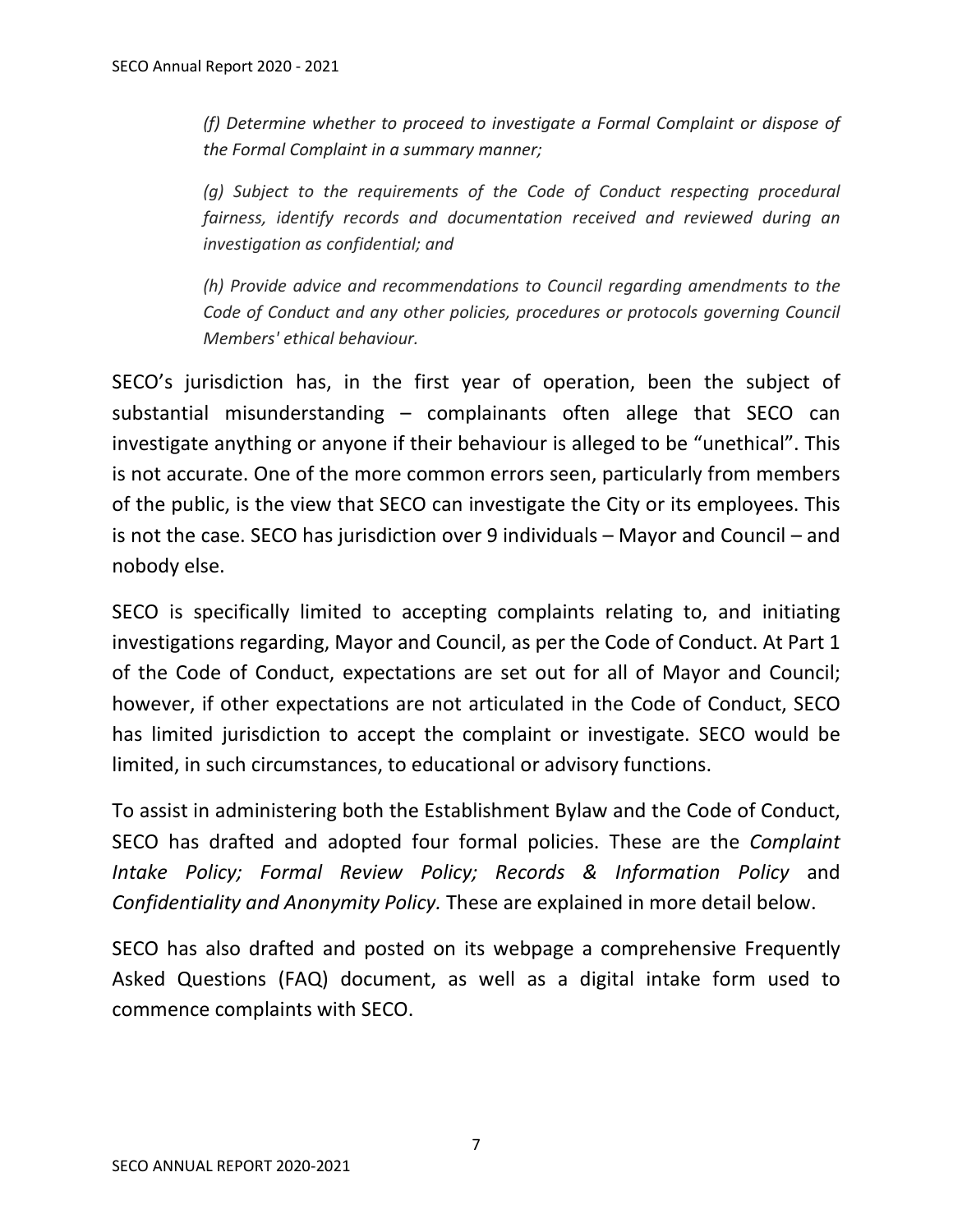Additionally, City Council has adopted two policies that affect SECO. These are the *Payment of Reasonable Legal Fees to Respond to Complaints* and *Council Procedures for Ethics Commissioner Investigation Reports*.

All of these bylaws, policies, intake forms, FAQs and other important background information can be found on the SECO webpage [here.](https://www.surrey.ca/city-government/mayor-council/surrey-ethics-commissioner-office) Of note, SECO is now providing general complaint statistics on its webpage. These have been updated to August 15, 2021.

## <span id="page-7-0"></span>**SECO Overview 2020-2021**

As noted above, it has been a busy first year for SECO. The following is a general summary of SECO's activities.

*(i) Complaints and Investigations*

<span id="page-7-1"></span>As per sections 11(c),(d),(f) and (g) of the Establishment Bylaw, SECO received 33 formal complaints from July 13, 2020 to July 31, 2021 and processed 31 to closure. As noted above, this is a 94% closure rate. SECO is proud of its work in regard to this intake, processing, investigating, and adjudicating to file closure in its first year.

The average timeframe for SECO to process these 31 files from opening to closing was 60 days. Again, SECO is proud of this accomplishment having built the SECO processes from the ground up starting July 13, 2020.

Of the 31 complaints processed, SECO dismissed 25 on either summary dismissal or lack of jurisdiction grounds, while 6 complaints went to a formal investigation for submission to Mayor and Council under the Code of Conduct.

Several themes became apparent in processing these complaints. In no particular order the complaints most commonly related to: breaches of the City's Procedure Bylaw; Council Member decorum concerns; public hearing conduct concerns; closed meeting breaches; and, failure to accurately communicate Mayor and Council's decisions.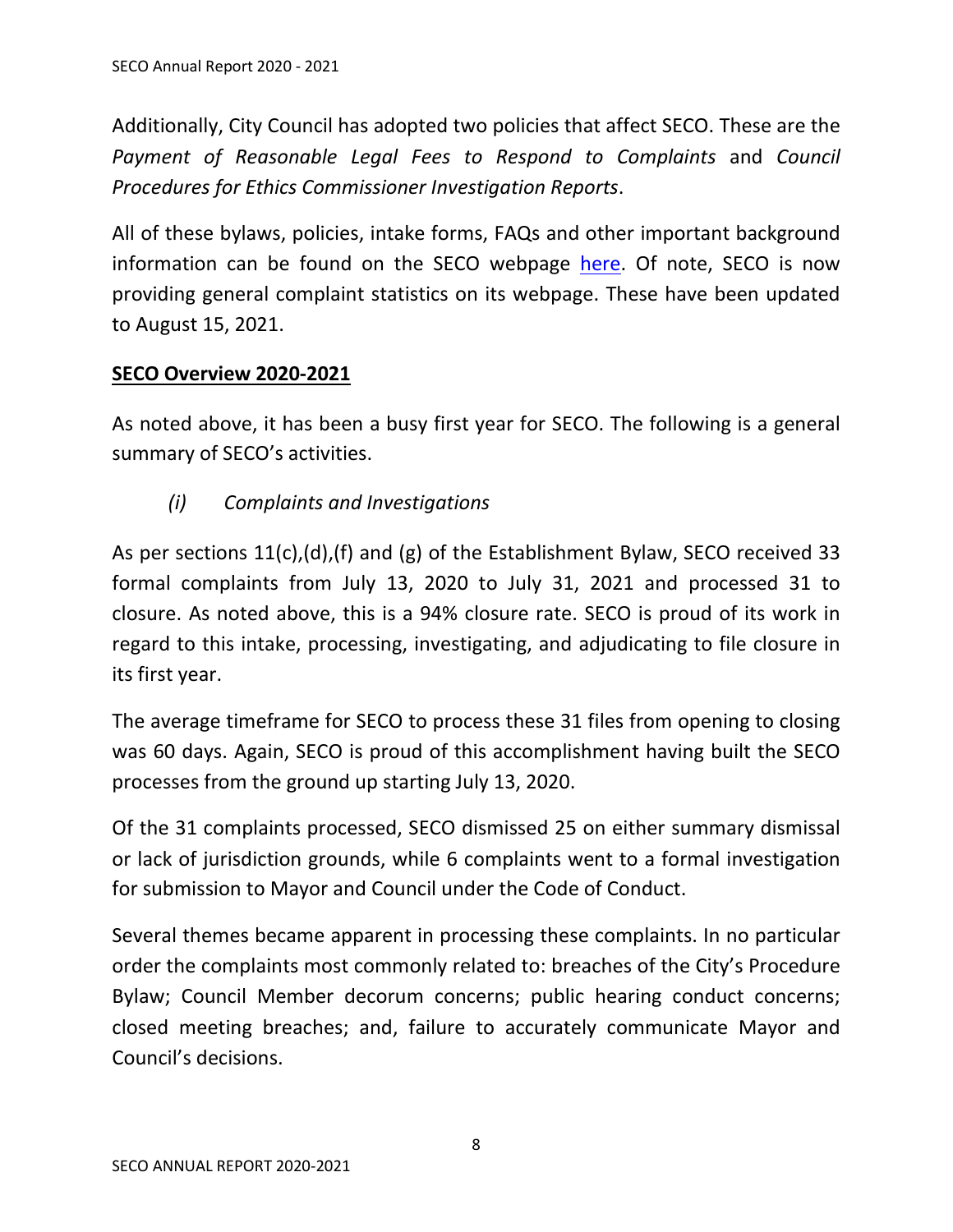## <span id="page-8-0"></span>**Key statistics for 2020-2021:**

- Complaints Received: 33
- Complaints Processed and Closed: 31
- Average Time from Opening to Closing: 60 days
- Formal Investigations Conducted: 6
- <span id="page-8-1"></span>• Summary or Jurisdictional Dismissals: 25
	- (ii) *Council Member Advice*

As per section 11(a) of the Establishment Bylaw, SECO provided on-going advice to Council Members. Given confidentiality expectations, SECO will not disclose any details of the Council Member advice sought or given. These discussions are between SECO and the Council Member.

Section 11(a) authorizes SECO to provide advice to Council Members on behavior that would be consistent with the Council Members' ethical obligations under the Code of Conduct. This provides SECO with broad authority to assist Council Members in a proactive and forward-looking manner that can help Council Members avoid complaints under the Code of Conduct.

SECO has also provided on-going written advice to Mayor and Council on an *ad hoc* basis. This advice included: summaries of both Parts 1 and 2 of the Code of Conduct; advisory bulletins; commentary on important BC case law that affects governance issues; legislation from other Canadian jurisdictions of note; and, proactive advice on conflict resolution prevention tools.

# (iii) *Policies and Procedures*

<span id="page-8-2"></span>As per section 11(e) of the Establishment Bylaw, and in an effort to fill in policy and procedure gaps within the Establishment Bylaw and Code of Conduct, it became necessary for SECO to adopt several guiding policies and procedures. We provide a general summary of each of these below.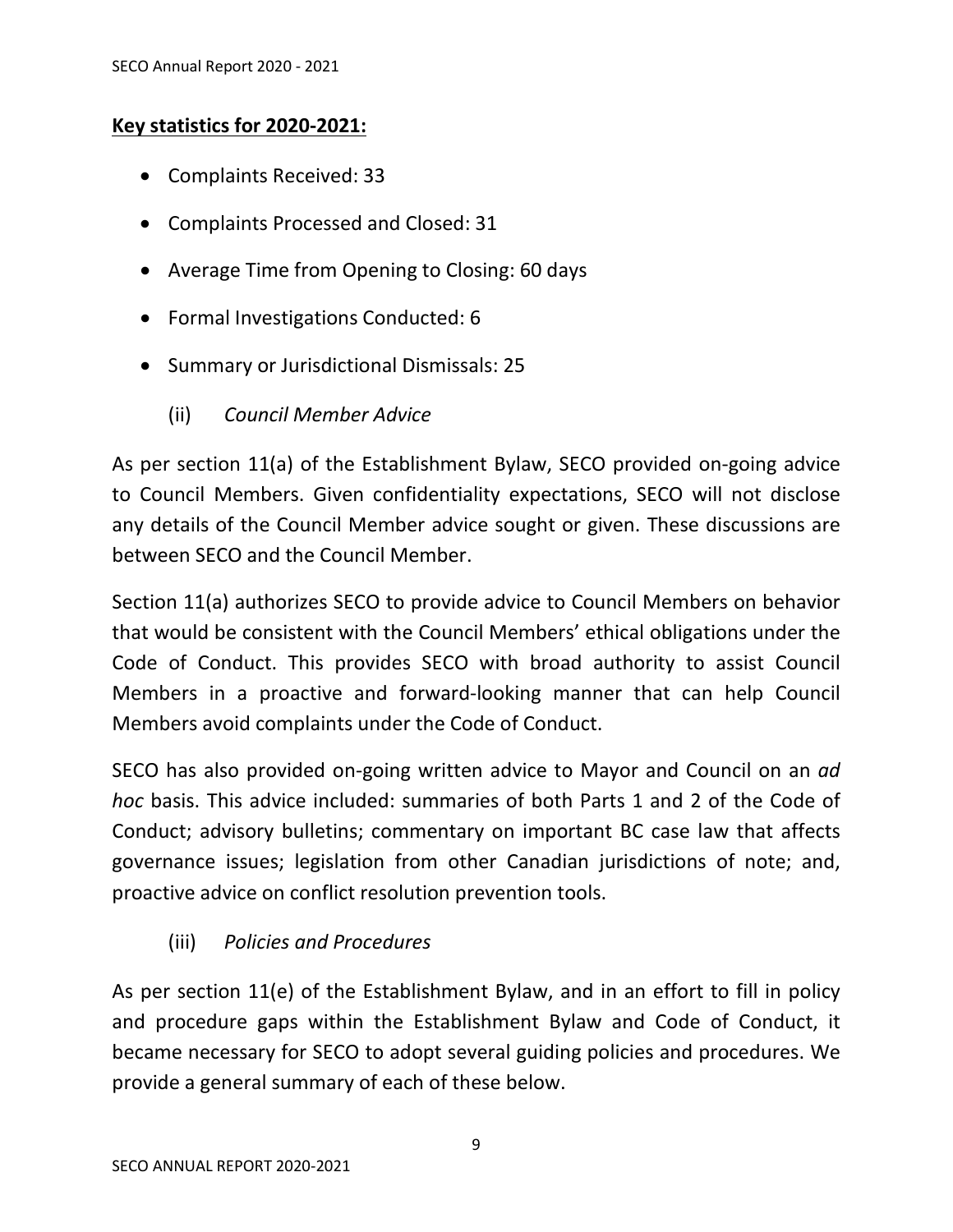*Complaint Intake Policy* – adopted October 27, 2020, this policy addresses how SECO receives and processes Complaint Forms received through the SECO intake portal. It also clarifies that Council Members only receive notice of complaints where they are accepted by SECO.

*Formal Review Policy* – adopted on November 5, 2020 and amended January 27, 2021, this policy provides timelines and communications protocols on how Formal Reviews under sections 66 to 73 of the Code of Conduct are to proceed. It also provides guidance on SECO's decision-making process as regards the decision to refer a complaint to Formal Review or informal processes.

*Records & Information Policy* – adopted December 10, 2020, this policy sets out SECO's expectations on the management, retention and transfer of records, as well as on privacy, confidentiality and custody of records. Mayor and Council may wish to note that SECO considers itself independent from the City of Surrey. As a result, the records SECO maintains are, in our view, not subject to disclosure under the *Freedom of Information and Protection of Privacy Act*, with the exception of those records which are provided to the City.

*Confidentiality and Anonymity Policy* – adopted December 10, 2020, this policy lays out the confidentiality expectations when dealing with SECO in an advisory or investigatory role. Of note, this policy makes it clear that SECO will not accept anonymous complaints. This is to ensure procedural fairness for Council Members.

*Interview Procedure* – this procedure was adopted on November 5, 2020, and is intended to give those interviewed by SECO as part of a formal investigation some guidance on how such interviews will be conducted.

# (iv) *Code of Conduct Amendments*

<span id="page-9-0"></span>At section 11(h) of the Establishment Bylaw, SECO is to provide advice and recommendations on amendments to the Code of Conduct. Working with the City Solicitor, SECO has provided a comprehensive report to the City on proposed amendments to the Code of Conduct.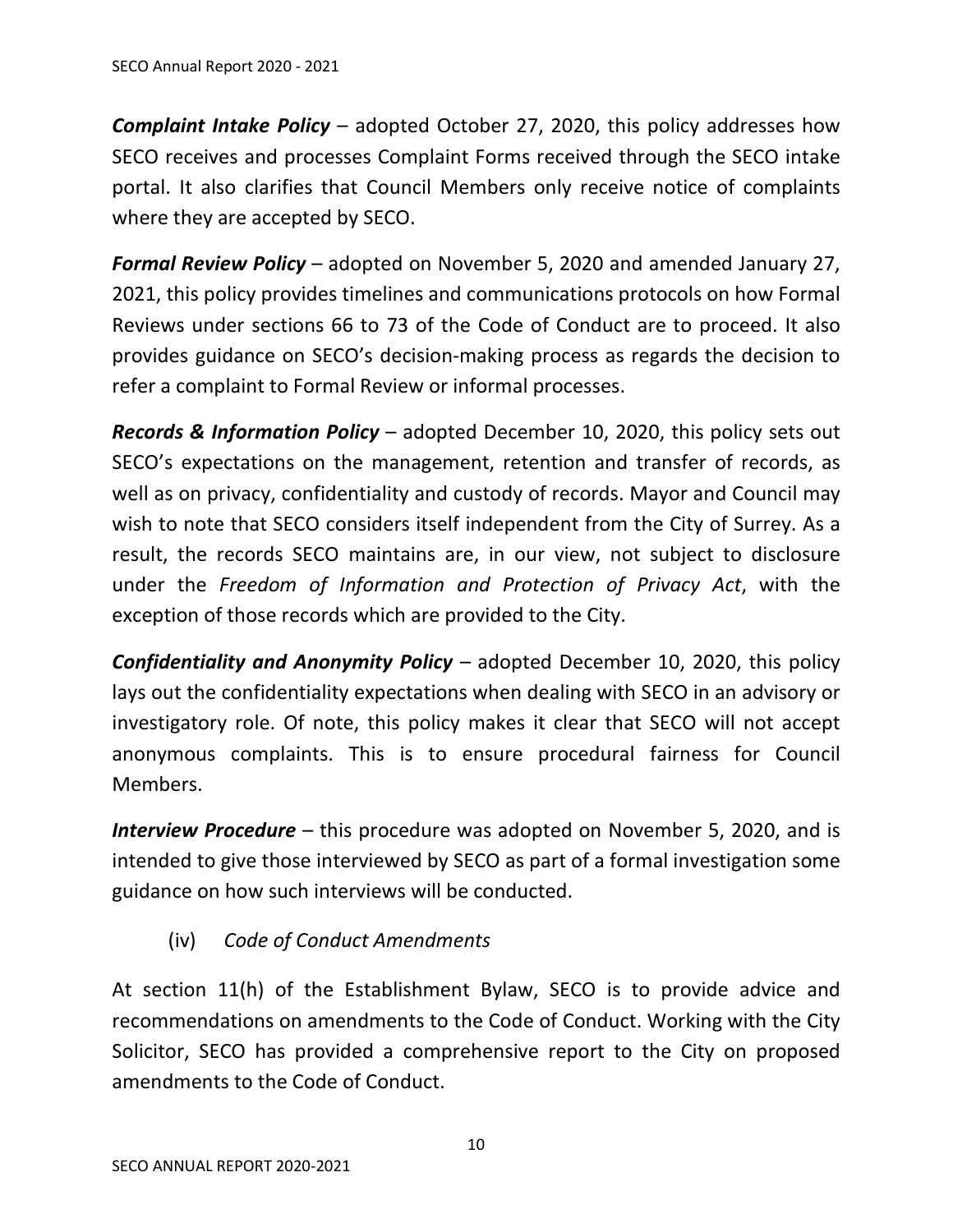If adopted by Mayor Council, the amendments will clarify certain procedural concerns in the current Code of Conduct and provide several new important authorities that benefit SECO, Mayor and Council, and the public.

(v) *SECO Training*

<span id="page-10-0"></span>SECO continues to reach out to learn from others. In the course of our first year, we reached out to several Integrity Commissioners in Ontario and Manitoba for guidance on how best to establish this Office. That input has been invaluable. The Ethics Commissioner attended as a guest invitee before the Municipal Integrity Commissioners of Ontario, the organization that represents all Integrity Commissioners in Ontario, and attended a two-day ethics seminar entitled "Ethics Essentials in the Municipal Sector" as a student at the Bloom Centre for Municipal Education. Hearing from other experts in the area assists in guiding the standards to be set by SECO. Lastly, the Ethics Commissioner continues to appear before and communicate with several provincial groups to discuss and advocate for ethics and governance in BC local government circles, including an appearance before the Local Government Leadership Academy in January 2021.

# (vi) *Interactions with Mayor and Council, Public and Media*

<span id="page-10-1"></span>In October and November of 2020, the Ethics Commissioner met with each Council Member either in person or via teleconference. These meeting were introductory in nature in an effort to get to know Mayor and Council and also to understand their concerns and views with ethics and governance.

As part of SECO's role, we have had on-going communications with members of the public who are trying to understand the role of the Office. We believe it is part of our duties to discuss the role and function of SECO with members of the public. Inquiries from several media outlets have also been made of SECO, and the Ethics Commissioner has provided multiple radio and print interviews to explain the work of SECO.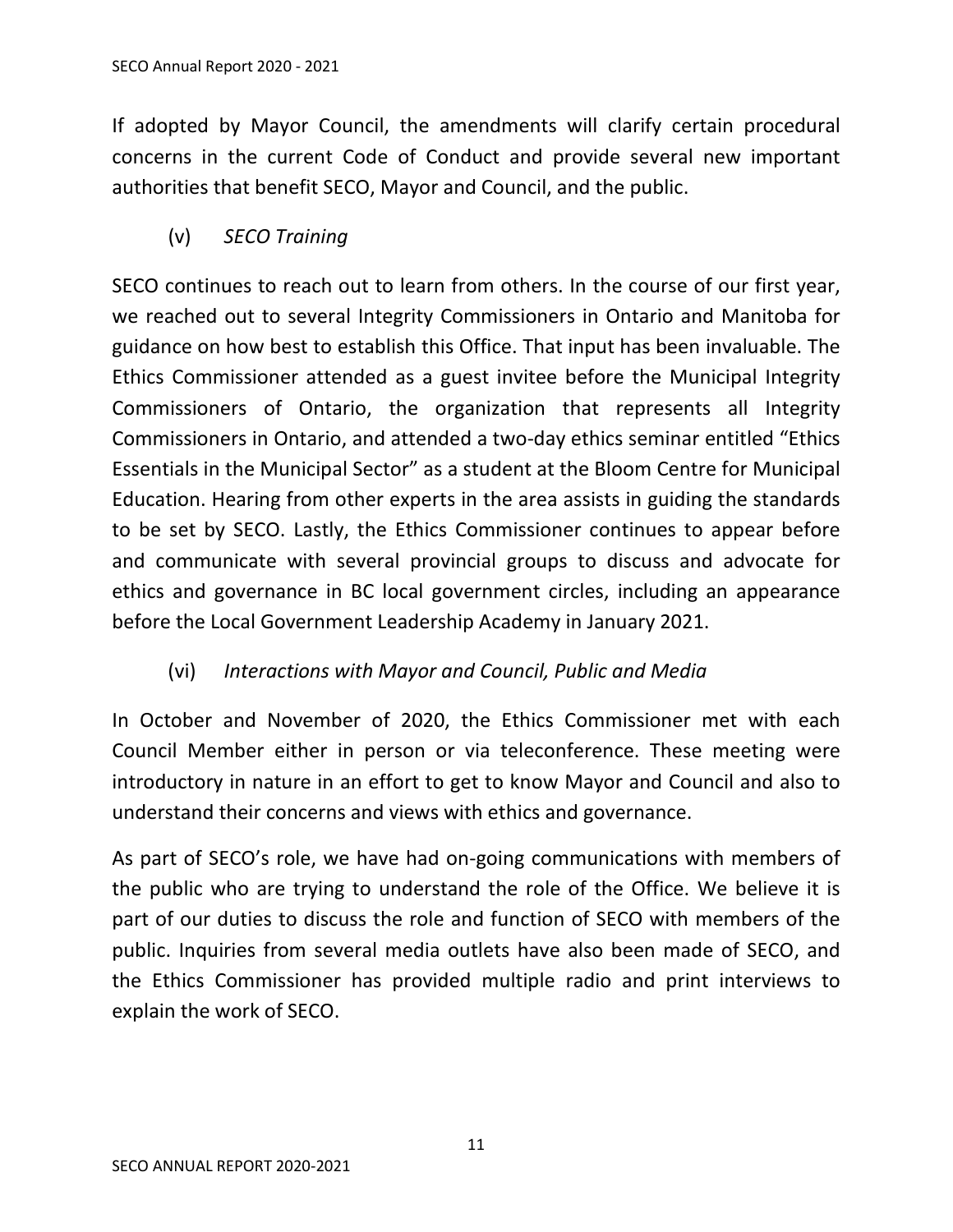#### <span id="page-11-0"></span>**SECO Goals for 2021-2022**

As noted above, much of SECO's efforts in its first year were focused on creating the necessary policies and procedures to intake, process, and investigate complaints. We anticipate fewer complaints in 2021-2022.

In its second year, SECO would like its education and advisory functions to be central for Mayor and Council. To ensure this happens, SECO suggests that several predetermined dates be set with Mayor and Council for educational and advisory sessions on topics of interest to both SECO and Mayor and Council.

Other goals of SECO in 2021-2022 are: 1) to continue to streamline the intake and investigation processes so as to shorten the timeframes from opening to closing of complaints; 2) to enhance transparency and public understanding of SECO; 3) to improve the webpage; 4) to conduct a review of, and ultimately to make recommendations around, the Lobbyist Registry policy; and, 5) to further consider efforts to expand local government jurisdiction regarding ethics and governance, including a consideration of legislative amendments to the *Community Charter*.

Of note, the City of Vancouver has also established an Office of the Integrity Commissioner which should be in operation later in 2021. SECO hopes that, once the Vancouver Integrity Commissioner is appointed, the two Offices can learn from each other, work collaboratively on big issues, and ultimately enhance ethical and transparent governance for all British Columbians.

#### <span id="page-11-1"></span>**Closure**

SECO's first year was eventful, busy, and successful. Along with our other duties, SECO developed complaint and investigation policies and protocols from scratch, while simultaneously processing nearly 3 dozen complaints. With this experience now behind us, dealing with future complaints and investigations will be more streamlined and become more routine. This will be enhanced with proposed amendments to the Code of Conduct for Mayor and Council's consideration.